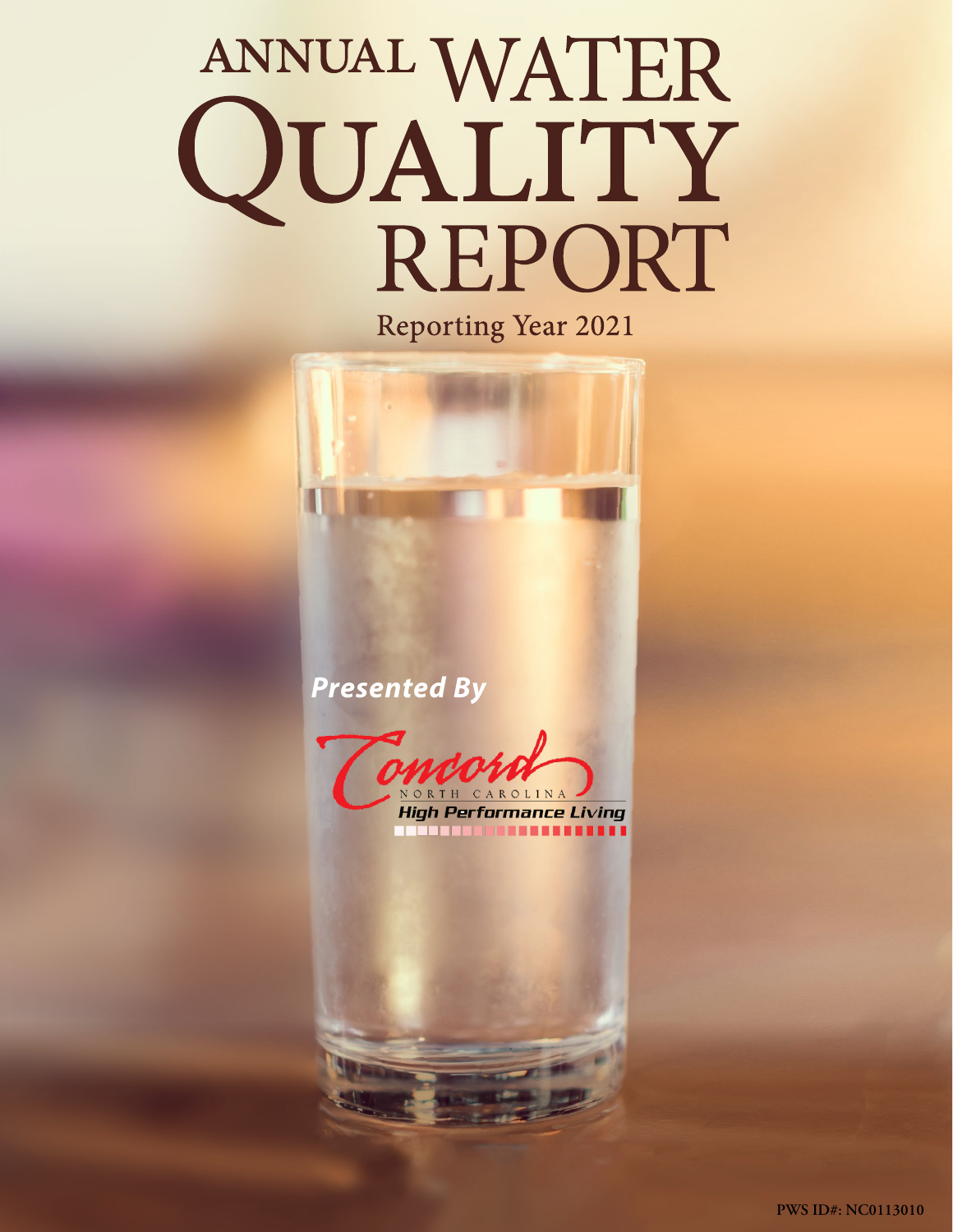

# **We've Come a Long Way**

Once again, we are proud to present our annual water quality report covering the period between January 1 and<br>December 31, 2021. In a matter of only a few decades, drinking water has become exponentially safer and<br>non-nati more reliable than at any other point in human history. Our exceptional staff continues to work hard every day at all hours—to deliver the highest-quality drinking water without interruption. Although the challenges ahead are many, we feel that by relentlessly investing in customer outreach and education, new treatment technologies, system upgrades, and training, the payoff will be reliable, high-quality tap water delivered to you and your family.

# **Where Does My Water Come From?**

The City of Concord obtains water from five different sources. The City has two water treatment plants, which draw water from two surface water reservoirs. The Coddle Creek Water Treatment Plant draws water from Lake Don T. Howell. The Hillgrove Water Treatment Plant draws water from Lake Fisher and Lake Don T. Howell. The City of Concord also purchases water from the City of Albemarle. For information on the quality of Albemarle's water, contact Public Utilities Department at (704) 984-9605. Plans are underway to ensure that we have an adequate water supply. Additionally, the City of Concord can purchase water from the City of

Charlotte and the City of Kannapolis. For information on the quality of Charlotte's water, contact Charlotte-Mecklenburg Utilities at (704) 336-7600. For information on the quality of Kannapolis's water, contact Alex Anderson at (704) 920-4252.

# **Community Participation**

**Y**ou are invited to participate in our public forum and<br>voice your concerns about your drinking water. The<br>Concernd City Council mosts the second Thursday of Concord City Council meets the second Thursday of each month at 6 p.m. in the Council Chambers, located at 35 Cabarrus Avenue W., Concord, NC.

# **Important Health Information**

Some people may be more vulnerable to contaminants<br>In drinking water than the general population. Immunocompromised persons such as persons with cancer undergoing chemotherapy, persons who have undergone organ transplants, people with HIV/AIDS or other immune system disorders, some elderly, and infants may be particularly

at risk from infections. These people should seek advice about drinking water from their health care providers. The U.S. EPA/CDC (Centers for Disease Control and Prevention) guidelines on appropriate means to lessen the risk of infection by Cryptosporidium and other microbial contaminants are available from the Safe Drinking Water Hotline at (800) 426-4791 or [http://water.](http://water.epa.gov/drink/hotline) [epa.gov/drink/hotline](http://water.epa.gov/drink/hotline).

# **NOTICE TO THE PUBLIC**

**IMPORTANT INFORMATION ABOUT YOUR DRINKING WATER**

During 2021, the City of Albemarle received a Reporting Violation

Violation Awareness Date: March 31, 2021

We are required to monitor your drinking water for specific contaminants on a regular basis. Results of regular monitoring



are an indicator of whether or not our drinking water meets health standards. During the February 2021 compliance period, the City of Albemarle did not report the results of monitoring for Total Coliform within the required time frame.

The City of Albemarle failed to notify the state drinking water program as required by March 10, 2021. Although public health was not impacted, as our customers, you have the right to know what happened and what we did to correct the situation.

What should I do? There is nothing you need to do at this time.

What is being done? While the City of Albemarle did not notify the state as quickly as they should have, the missing reporting data was uploaded on April 19, 2021. The City of Albemarle is no longer in violation.

Please share this information with all the other people who drink this water, especially those who may not have received this notice directly (for example, people in apartments, nursing homes, schools, and businesses). You can do this by posting this notice in a public place or distributing copies by hand or mail.

For more information about this violation, please contact the Albemarle Public Utilities Department at (704) 984-9605.

Questions? For more information about this report, or for any questions relating to your drinking water, please call Anthony Allman, Water Operations Manager, at (704) 920-5336.

**When the well is dry, we know the worth of water.** *—Benjamin Franklin*

 $99<sub>1</sub>$ 

66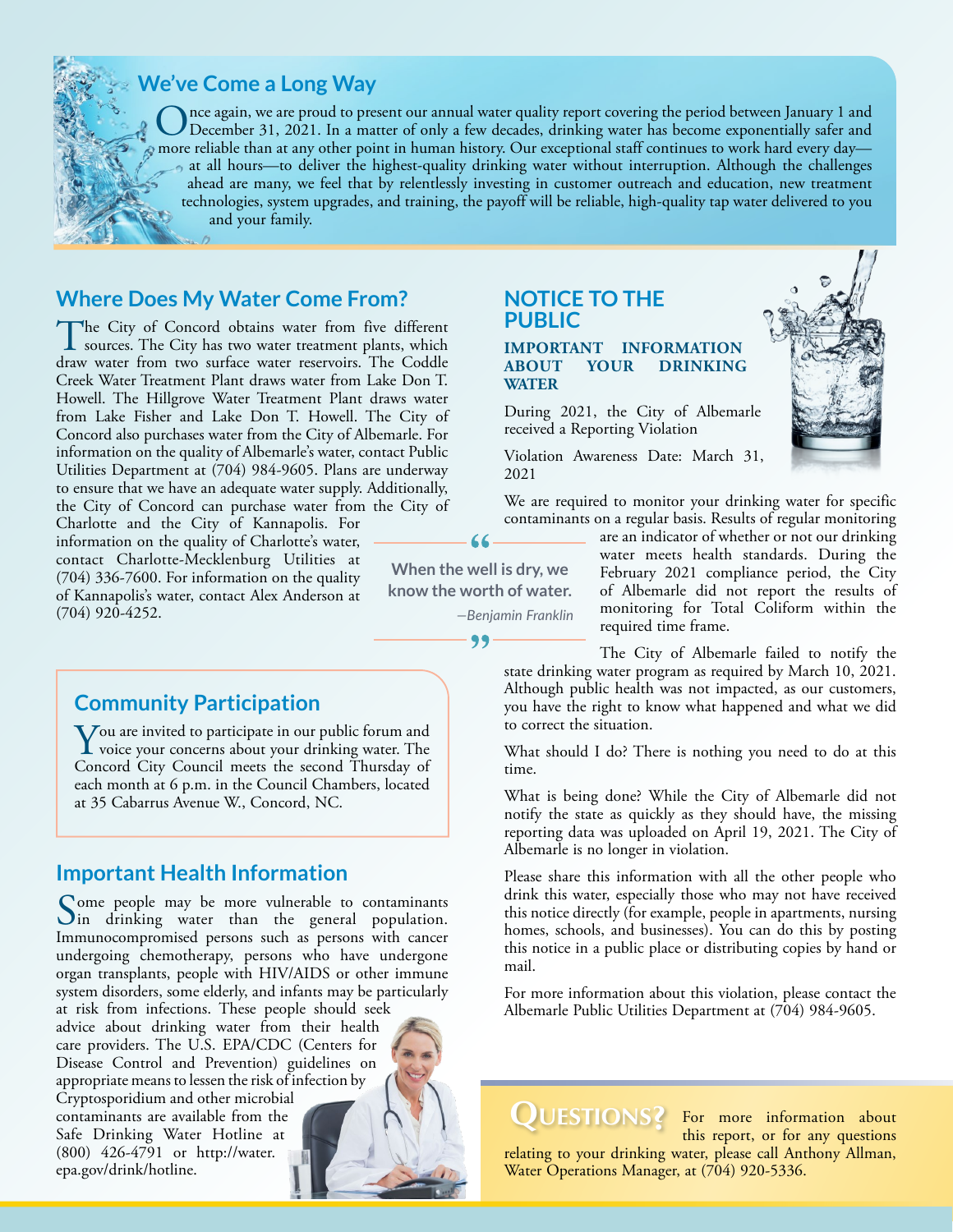# **Substances That Could Be in Water**

To ensure that tap water is safe to drink, the U.S. EPA prescribes regulations limiting the amount of certain contaminants in water provided by public water systems. U.S. Food and Drug Administration regulations establish limits for contaminants in bottled water, which must provide the same protection for public health. Drinking water, including bottled water, may reasonably be expected to contain at least small amounts of some contaminants. The presence of these contaminants does not necessarily indicate that the water poses a health risk.

The sources of drinking water (both tap water and bottled water) include rivers, lakes, streams, ponds, reservoirs, springs, and wells. As water travels over the surface of the land or through the ground, it dissolves naturally occurring minerals, in some cases, radioactive material, and substances resulting from the presence of animals or from human activity. Substances that may be present in source water include:

Microbial Contaminants, such as viruses and bacteria, which may come from sewage treatment plants, septic systems, agricultural livestock operations, or wildlife;

Inorganic Contaminants, such as salts and metals, which can be naturally occurring or may result from urban stormwater runoff, industrial or domestic wastewater discharges, oil and gas production, mining, or farming;

Pesticides and Herbicides, which may come from a variety of sources such as agriculture, urban stormwater runoff, and residential uses;

Organic Chemical Contaminants, including synthetic and volatile organic chemicals, which are by-products of industrial processes and petroleum production and may also come from gas stations, urban stormwater runoff, and septic systems;

Radioactive Contaminants, which can be naturally occurring or may be the result of oil and gas production and mining activities.

For more information about contaminants and potential health effects, call the U.S. EPA's Safe Drinking Water Hotline at (800) 426-4791.

# **Testing For** *Cryptosporidium*

To comply with the Long Term 2 Enhanced Surface Water Treatment<br>Rule (LT2), the City of Concord began collecting samples for<br>Conttating idian of E. add in Orthor 2015, Samples were collected *Cryptosporidium* and *E. coli* in October 2015. Samples were collected monthly from each raw water source. Here are the results:

| CONCORD CRYPTOSPORIDIUM (RESULTS SHOWN ARE REPORTED IN OOCYSTS/L                                                                                                                            |                       |                         |  |  |  |  |  |  |  |
|---------------------------------------------------------------------------------------------------------------------------------------------------------------------------------------------|-----------------------|-------------------------|--|--|--|--|--|--|--|
| <b>RAW WATER SOURCE</b>                                                                                                                                                                     | <b>AVERAGE RESULT</b> | <b>RANGE OF RESULTS</b> |  |  |  |  |  |  |  |
| Lake Don T. Howell                                                                                                                                                                          | ND.                   | <b>ND</b>               |  |  |  |  |  |  |  |
| <b>Lake Fisher</b>                                                                                                                                                                          | 0.007                 | $ND-0.087$              |  |  |  |  |  |  |  |
| E. COLI: The following averages and ranges were obtained from analyses of the following City Of<br>Concord raw water sources (results shown are reported as MPN, colonies/100 mL of sample) |                       |                         |  |  |  |  |  |  |  |
| <b>RAW WATER SOURCE</b><br><b>RANGE OF RESULTS</b><br><b>AVERAGE RESULT</b>                                                                                                                 |                       |                         |  |  |  |  |  |  |  |
| Lake Don T. Howell (Concord)                                                                                                                                                                | 2.6                   | $<1-13.2$               |  |  |  |  |  |  |  |
| Lake Fisher (Concord)                                                                                                                                                                       | 9.0                   | $<1-33.1$               |  |  |  |  |  |  |  |

*Cryptosporidium* is a microbial pathogen found in surface water throughout the U.S. Although filtration removes *Cryptosporidium*, the most commonly used filtration methods cannot guarantee 100 percent removal. Our monitoring indicates the presence of these organisms in our source water and/or finished water. Current test methods do not allow us to determine if the organisms are dead or if they are capable of causing disease. Ingestion of *Cryptosporidium* may cause cryptosporidiosis, an abdominal infection.

Symptoms of infection include nausea, diarrhea, and abdominal cramps. Most healthy individuals can overcome the disease within a few weeks. However, immunocompromised people, infants and small children, and the elderly are at greater risk of developing life-threatening illness. We encourage immunocompromised individuals to consult their doctor regarding appropriate precautions to take to avoid infection. *Cryptosporidium* must be ingested to cause disease, and it may be spread through means other than drinking water.

# **Lead in Home Plumbing**

If present, elevated levels of lead can cause serious health<br>problems, especially for pregnant women and young<br>akildren I od in dijelijng were is primarily from materials and f present, elevated levels of lead can cause serious health children. Lead in drinking water is primarily from materials and components associated with service lines and home plumbing. We are responsible for providing high-quality drinking water, but we cannot control the variety of materials used in plumbing components. When your water has been sitting for several hours, you can minimize the potential

for lead exposure by flushing your tap for 30 seconds to 2 minutes before using water for drinking or cooking. If you are concerned about lead in your water, you may wish to have your water tested. Information on



lead in drinking water, testing methods,

and steps you can take to minimize exposure is available from the Safe Drinking Water Hotline at (800) 426-4791 or at [www.epa.](http://www.epa.gov/safewater/lead) [gov/safewater/lead](http://www.epa.gov/safewater/lead).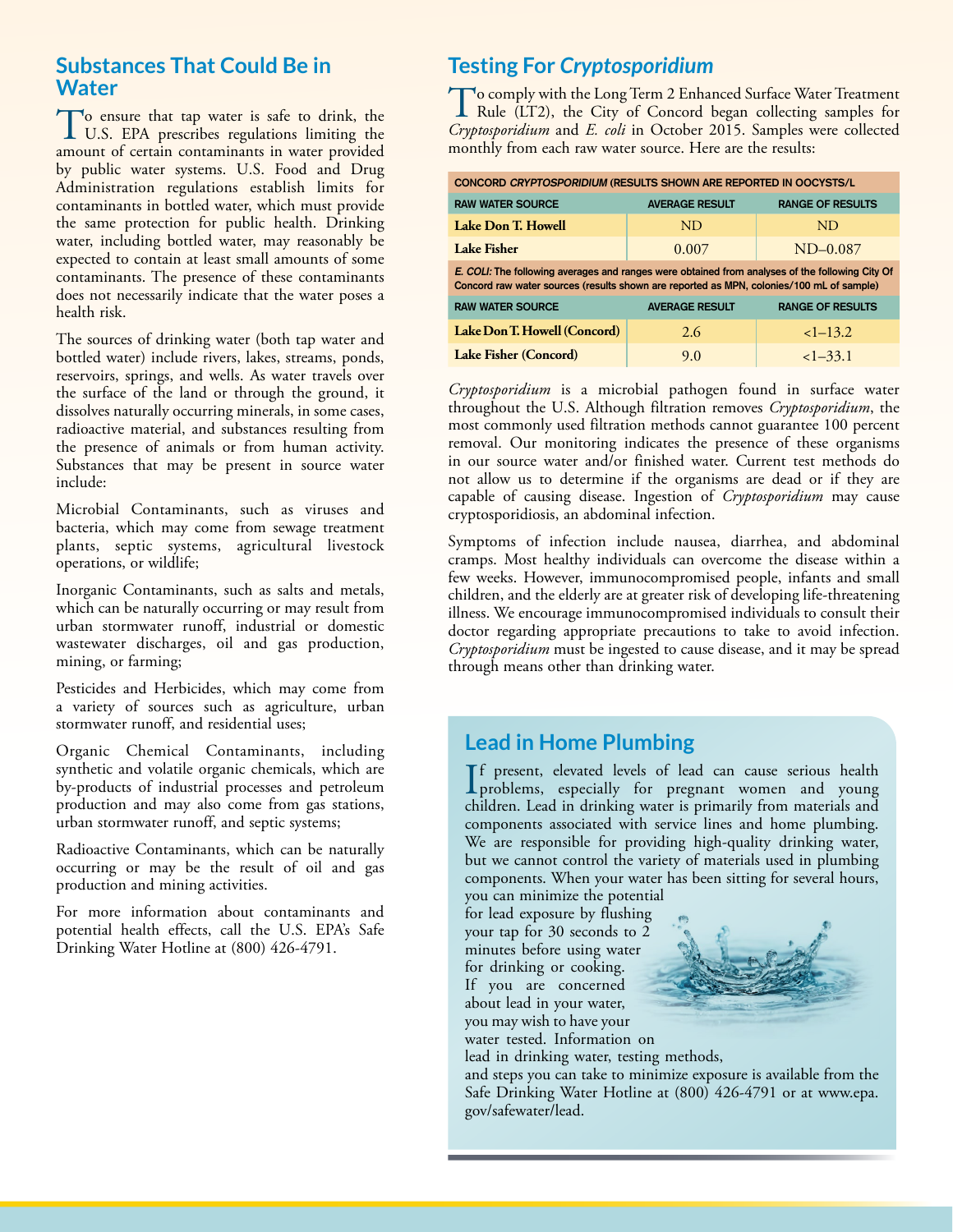# **Source Water Assessment**

The North Carolina Department of Environment and Natural Resources (DENR), Public Water Supply (PWS) Section, Source<br>Water Assessment Program (SWAP) conducted assessments for all drinking water sources across North Carolin of the assessments was to determine the susceptibility of each drinking water source (well or surface water intake) to Potential Contaminant Sources (PCSs). The results of the assessment are available in SWAP Assessment Reports that include maps, background information, and a relative susceptibility rating of Higher, Moderate or Lower.

The relative susceptibility rating of each source was determined by combining the contaminant rating (number and location of PCSs within the assessment area) and the inherent vulnerability rating (i.e., characteristics or existing conditions of the well or watershed and its delineated assessment area). It is important to understand that a susceptibility rating of "higher" does not imply poor water quality, only the system's potential to become contaminated by PCSs in the assessment area. The assessment findings are summarized in the table below:

| <b>SOURCE NAME</b>                       | <b>SUSCEPTIBILITY RATING</b> | <b>SWAP REPORT DATE</b> |
|------------------------------------------|------------------------------|-------------------------|
| Lake Fisher/Coldwater Creek (Concord)    | Higher                       | September 9, 2020       |
| Lake Don T. Howell (Concord)             | Moderate                     | September 9, 2020       |
| <b>Tuckertown Reservoir (Albemarle)</b>  | Higher                       | Septembe 9, 2020        |
| Narrows Reservoir/Badin Lake (Albemarle) | Moderate                     | September 9, 2020       |

The complete SWAP Assessment report may be viewed on the web, at [https://www.ncwater.org/?page=600.](https://www.ncwater.org/?page=600) Note that because SWAP results and reports are periodically updated by the PWS Section, the results available on this web site may differ from the results that were available at the time this CCR was prepared. If you are unable to access your SWAP report on the web, you may mail a written request for a printed copy to: Source Water Assessment Program – Report Request, 1634 Mail Service Center, Raleigh, NC 27699- 1634, or email requests to [swap@ncdenr.gov.](mailto:swap@ncdenr.gov) Please indicate your system name, number, and provide your name, mailing address, and phone number. If you have any questions about the SWAP report, please contact the Source Water Assessment staff by phone at( 919) 707-9098.

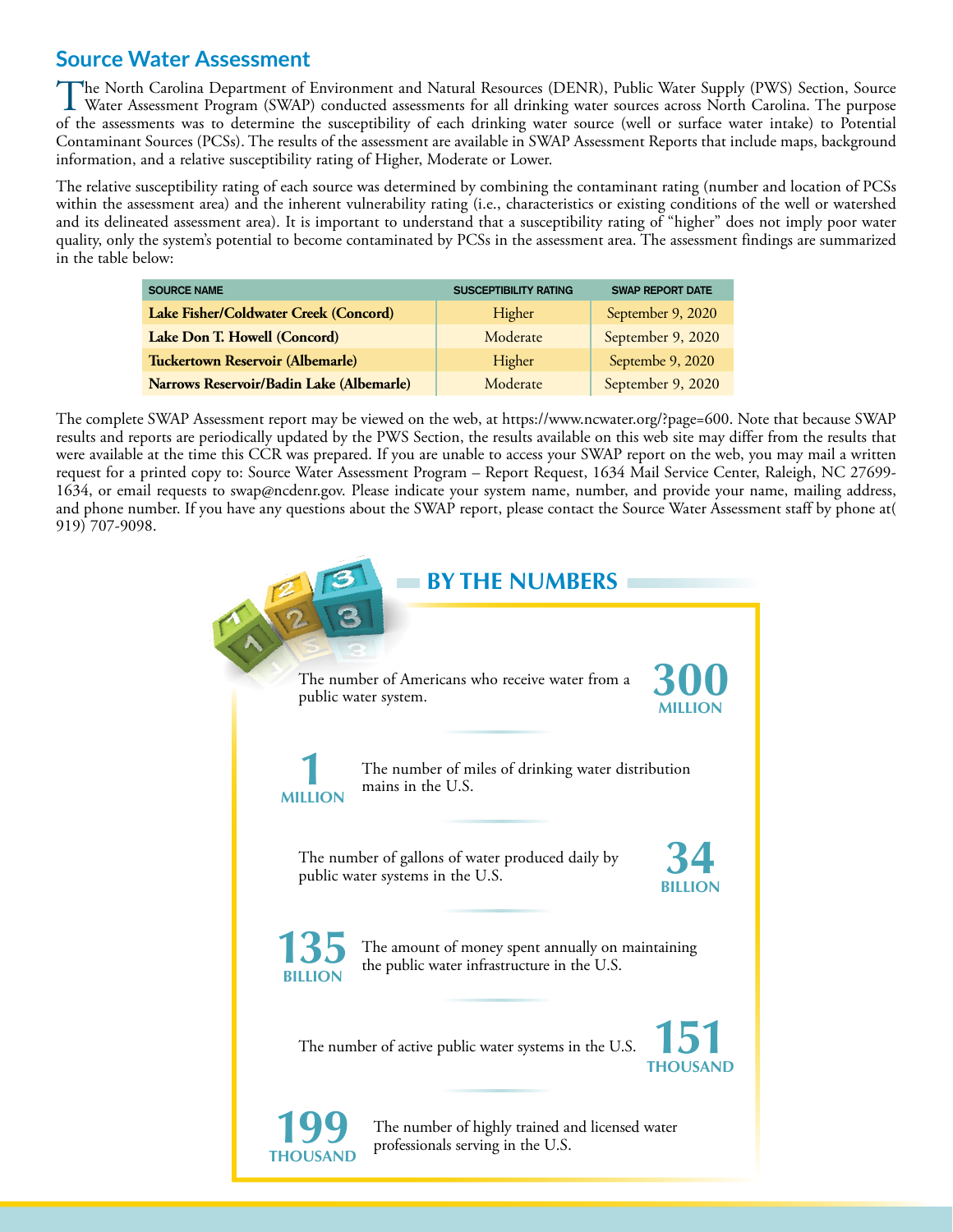# **Test Results**

Our water is monitored for many different kinds of substances on a very strict sampling schedule. And, the water we deliver must meet specific health standards. Here, we only show<br>those substances that were detected in our is unsafe to drink; our goal is to keep all detects below their respective maximum allowed levels.

The State recommends monitoring for certain substances less than once per year because the concentrations of these substances do not change frequently. In these cases, the most recent sample data are included, along with the year in which the sample was taken.

| <b>REGULATED SUBSTANCES</b>                                              |                               |                                             |                        |                                  |                          |                                  |                          |                                  |                          |                                  |                          |                  |                                                                                                                                          |
|--------------------------------------------------------------------------|-------------------------------|---------------------------------------------|------------------------|----------------------------------|--------------------------|----------------------------------|--------------------------|----------------------------------|--------------------------|----------------------------------|--------------------------|------------------|------------------------------------------------------------------------------------------------------------------------------------------|
|                                                                          |                               |                                             |                        |                                  | <b>City of Concord</b>   |                                  | <b>Hillgrove WTP</b>     |                                  | <b>Coddle Creek WTP</b>  | <b>City of Albemarle</b>         |                          |                  |                                                                                                                                          |
| <b>SUBSTANCE</b><br>(UNIT OF MEASURE)                                    | <b>YEAR</b><br><b>SAMPLED</b> | <b>MCL</b><br>[MRDL]                        | <b>MCLG</b><br>[MRDLG] | <b>AMOUNT</b><br><b>DETECTED</b> | <b>RANGE</b><br>LOW-HIGH | <b>AMOUNT</b><br><b>DETECTED</b> | <b>RANGE</b><br>LOW-HIGH | <b>AMOUNT</b><br><b>DETECTED</b> | <b>RANGE</b><br>LOW-HIGH | <b>AMOUNT</b><br><b>DETECTED</b> | <b>RANGE</b><br>LOW-HIGH | <b>VIOLATION</b> | <b>TYPICAL SOURCE</b>                                                                                                                    |
| $2,4-D$ (ppb)                                                            | 2021                          | 70                                          | 70                     | <b>NA</b>                        | <b>NA</b>                | 0.5                              | $ND-0.5$                 | 0.30                             | $ND-0.30$                | <b>ND</b>                        | <b>NA</b>                | N <sub>o</sub>   | Runoff from herbicide<br>used on row crops                                                                                               |
| Chlorine (ppm)                                                           | 2021                          | $[4]$                                       | $[4]$                  | 1.09                             | $0.21 - 1.96$            | <b>NA</b>                        | <b>NA</b>                | <b>NA</b>                        | <b>NA</b>                | 1.01                             | $0.20 - 1.61$            | No               | Water additive used to<br>control microbes                                                                                               |
| Fluoride (ppm)                                                           | 2021                          | $\overline{4}$                              | $\overline{4}$         | NA                               | <b>NA</b>                | 1.07                             | $0.51 - 1.07$            | 0.83                             | $0.46 - 0.83$            | 0.81                             | $0.62 - 0.81$            | N <sub>o</sub>   | Erosion of natural<br>deposits; Water additive<br>which promotes strong<br>teeth; Discharge from<br>fertilizer and aluminum<br>factories |
| Haloacetic Acids [HAAs]-<br>Stage 2 (ppb)                                | 2021                          | 60                                          | NA                     | 51.5                             | $14.0 - 53.0$            | NA                               | <b>NA</b>                | NA                               | <b>NA</b>                | 53                               | $22 - 43$                | No               | By-product of drinking<br>water disinfection                                                                                             |
| Mercury [inorganic] (ppb)                                                | 2021                          | $\overline{2}$                              | $\overline{2}$         | NA                               | NA                       | <b>ND</b>                        | <b>NA</b>                | <b>ND</b>                        | <b>NA</b>                | 0.001                            | $ND-1.0$                 | No               | Erosion of natural<br>deposits; Discharge<br>from refineries and<br>factories; Runoff from<br>landfills; Runoff from<br>cropland         |
| <b>TTHMs</b> [Total<br>Trihalomethanes]-Stage 2<br>(ppb)                 | 2021                          | 80                                          | NA                     | 62                               | $9.4 - 68.1$             | <b>NA</b>                        | NA                       | <b>NA</b>                        | NA                       | 50                               | $19 - 54$                | No               | By-product of drinking<br>water disinfection                                                                                             |
| <b>Total Organic Carbon</b><br>$[TOC]$ <sup>1,2</sup> (removal ratio)    | 2021                          | <b>TT</b>                                   | <b>NA</b>              | NA                               | <b>NA</b>                | 1.29                             | $1.12 - 1.46$            | 1.46                             | $1.12 - 1.89$            | 1.47                             | $1.16 - 1.71$            | No               | Naturally present in the<br>environment                                                                                                  |
| Turbidity <sup>3</sup> (NTU)                                             | 2021                          | $TT = 1 NTU$                                | NA                     | <b>NA</b>                        | <b>NA</b>                | 0.15                             | $0.04 - 0.15$            | 0.19                             | $0.04 - 0.19$            | 0.15                             | <b>NA</b>                | No               | Soil runoff                                                                                                                              |
| <b>Turbidity</b> (Lowest monthly<br>percent of samples meeting<br>limit) | 2021                          | $TT = 95\%$ of<br>samples meet<br>the limit | <b>NA</b>              | <b>NA</b>                        | <b>NA</b>                | 100                              | <b>NA</b>                | 100                              | <b>NA</b>                | 100                              | NA                       | N <sub>o</sub>   | Soil runoff                                                                                                                              |

**Tap water samples were collected for lead and copper analyses from sample sites throughout the communities**

|                                       |                        |    |             | <b>City of Concord</b>                |                                              | <b>City of Albemarle</b>              |                                       |                  |                                                                      |
|---------------------------------------|------------------------|----|-------------|---------------------------------------|----------------------------------------------|---------------------------------------|---------------------------------------|------------------|----------------------------------------------------------------------|
| <b>SUBSTANCE</b><br>(UNIT OF MEASURE) | YEAR<br><b>SAMPLED</b> | AL | <b>MCLG</b> | <b>AMOUNT DETECTED</b><br>(90TH %ILE) | <b>SITES ABOVE AL/</b><br><b>TOTAL SITES</b> | <b>AMOUNT DETECTED</b><br>(90TH %ILE) | SITES ABOVE AL/<br><b>TOTAL SITES</b> | <b>VIOLATION</b> | <b>TYPICAL SOURCE</b>                                                |
| Copper (ppm)                          | 2019                   |    |             | 0.075                                 | 0/51                                         | 0.1964                                | $0/35^{4}$                            | No               | Corrosion of household plumbing systems; Erosion of natural deposits |
| <b>Lead</b> (ppb)                     | 2019                   |    |             | <b>ND</b>                             | 0/51                                         | $\mathrm{ND}^4$                       | $0/35^4$                              | N <sub>o</sub>   | Corrosion of household plumbing systems; Erosion of natural deposits |